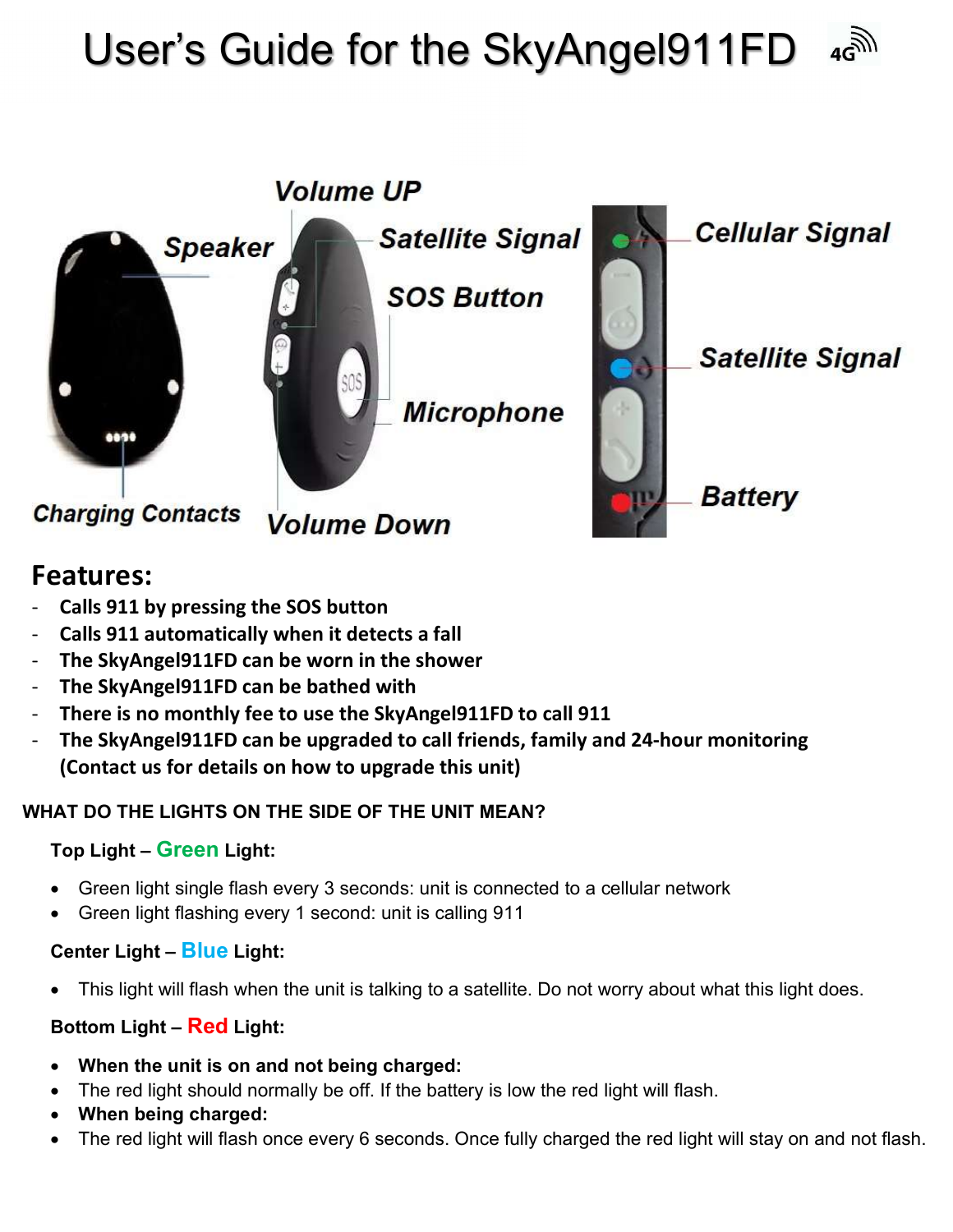#### DEVICE CHARGING:

For the first time of use, please fully charge the unit for at least 2~3 hours. The unit will last approximately 4 days on a full charge.

#### How to use the Charging Station to charge the SkyAngel911FD

- Place the magnetic charger to the back of the SkyAngel911FD unit.
- Plug the end of the magnetic charging cable into the wall charger.
- Plug the wall charger into the wall power socket. (see image below)
- (You will hear the device speak 'your mobile alarm is charging') (It may take a few minutes to speak)



#### SWITCHING THE DEVICE ON AND OFF:

- To turn ON the device: press the Volume Up button for 1 second, all the LEDs will flash. The device can also be turned on automatically by connecting the charging cable to the unit.
- To turn OFF the device: Press and hold the Volume Up button and SOS button together for 3 seconds. Wait 1 second and press and hold the Volume Up button and SOS button together for 3 seconds again. All the lights should go off.

#### WATERPROOF:

Your SkyAngel911FD is waterproof and can be briefly worn in the shower or even submerged under water for up to 10 minutes at a time. Do not allow the device to be exposed to water for more than 10 minutes at a time.

If you do shower or submerge the unit, allow the unit to dry for 8 hours between each session.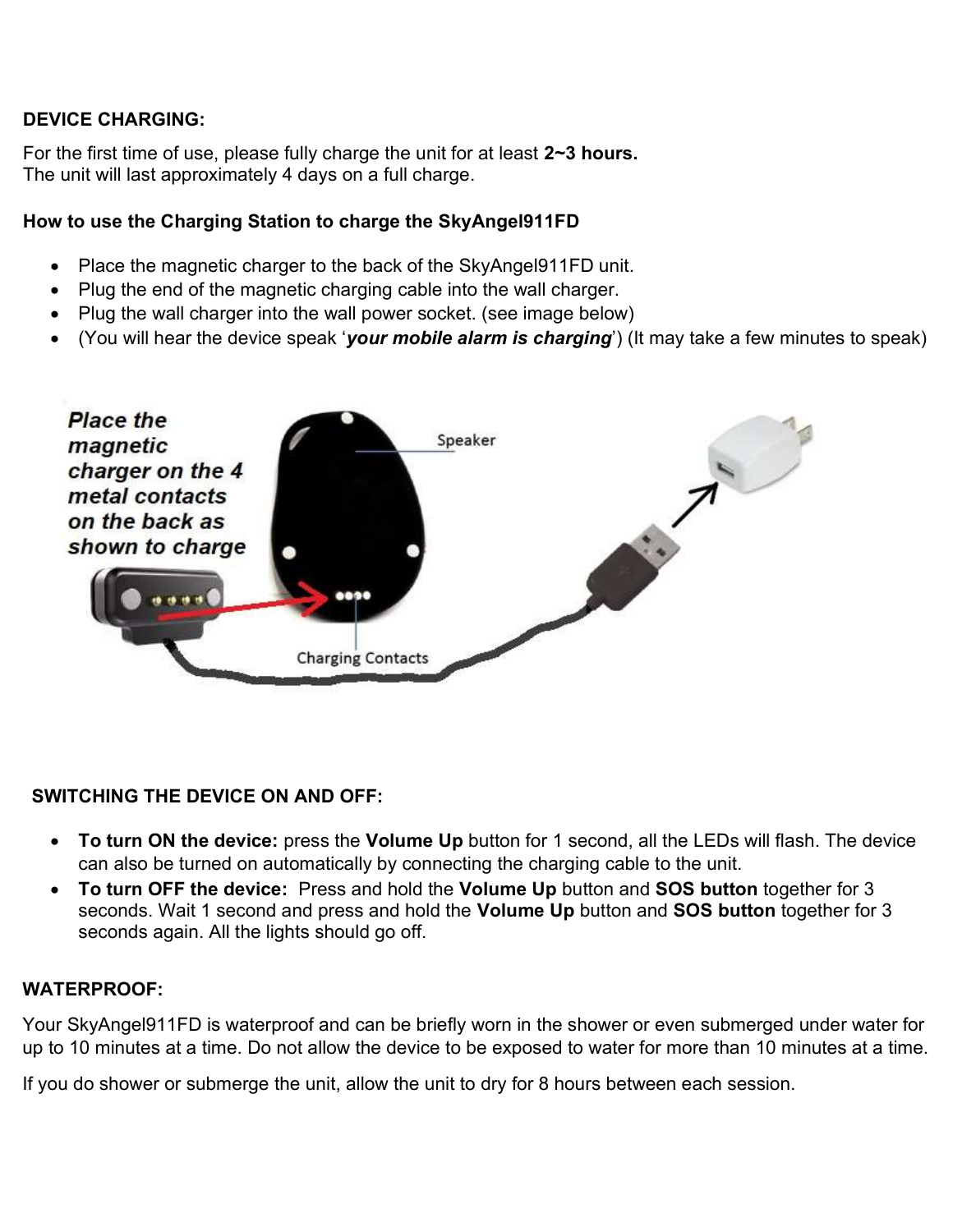#### HOW TO TEST THE SKYANGEL911FD:

We recommend that you test your system as soon as possible. Press and hold the SOS button for 3 seconds until the device vibrates, and then the green light will start to flash rapidly to confirm the unit is about to make a call. After that, the unit will call 911. Once 911 answers, **do not hang-up**, inform 911 this is only a test. To end the call, press the SOS button. We highly recommend that you test your unit monthly to ensure the system is functioning properly and will be available if you need it.

# ACTIVATING AN SOS ALARM:

Press and hold the SOS button for 3 seconds until the device begins to vibrate.

The unit will continue to vibrate as it has been activated.

The unit will speak 'Your alarm has been activated click the SOS to stop' approximately 3 times The unit will then speak 'Calling contact number 1' to call 911.

Then the green light will start to flash rapidly as it calls 911.

If for some reason 911 fails to answer, the unit will start to dial the number again after 5 minutes.

This will continue until the call is answered. To end the call, press the SOS button.

After you have spoken with 911 and 911 hangs up the unit will automatically hang up.

# AUTOMATIC FALL DETECTION:

To cancel the call before it calls 911, press the SOS button.

When the unit detects a fall from at least 2 feet above the ground it will speak. 'Fall alert has been activated click the SOS to stop' approximately 3 times This is to indicate that it has detected a fall and will soon begin to call 911 automatically.

To cancel the call before it calls 911, press the SOS button

The unit will then speak 'Calling contact number 1' to call 911.

Then the green light will start to flash rapidly as it calls 911.

If for some reason 911 fails to answer, the unit will start to dial the number again after 5 minutes.

This will continue until the call is answered. To end the call, press the SOS button.

After you have spoken with 911 and 911 hangs up the unit will automatically hang up.

# LOCATING:

When calling 911 please make sure you clearly speak your location so 911 will know where to send assistance if necessary.

# LOW BATTERY ALARM:

The SkyAngel911FD has a Low Battery Alarm. When the battery on the unit drops to less than 15%, the RED light on the unit will flash rapidly to warn the user that the unit needs to be charged.

The unit will also speak 'Battery is low please recharge your battery'